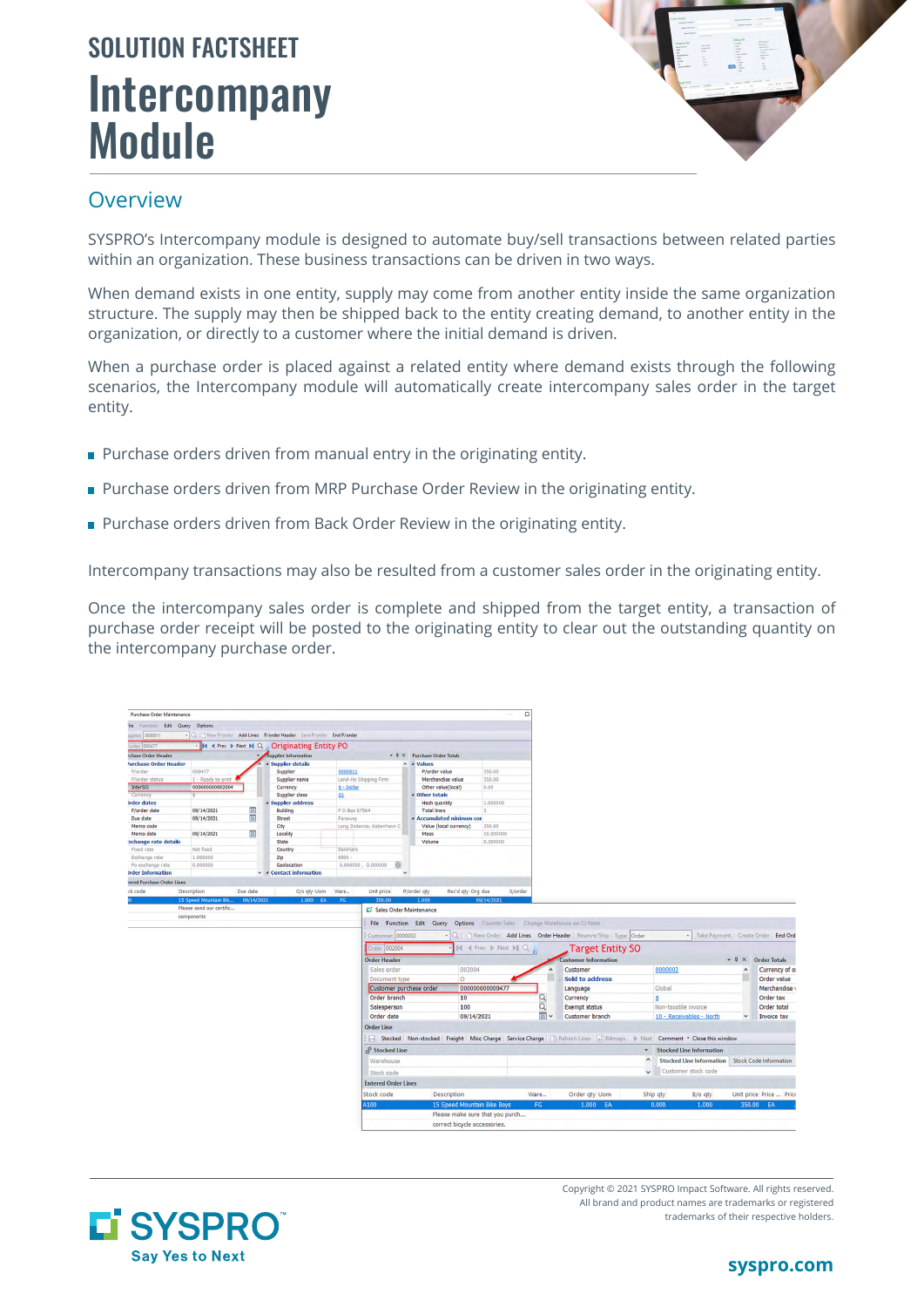## Intercompany Module SOLUTION FACTSHEET



#### Key benefits of Intercompany automating business transactions between two entities

- **Increased employee productivity –** Intercompany automation helps reduce time and effort and perform the same task at a faster rate.
- **Maximize efficiency and accuracy -** Automation of business transactions results in gaining efficiency and accuracy.
- **Cost-effective –** Significantly reduce cost with minimum human intervention and eliminate errors.
- **Increased visibility -** Operational and financial visibility across related entities.



# **Transaction Cycle**



Copyright © 2021 SYSPRO Impact Software. All rights reserved. All brand and product names are trademarks or registered trademarks of their respective holders.